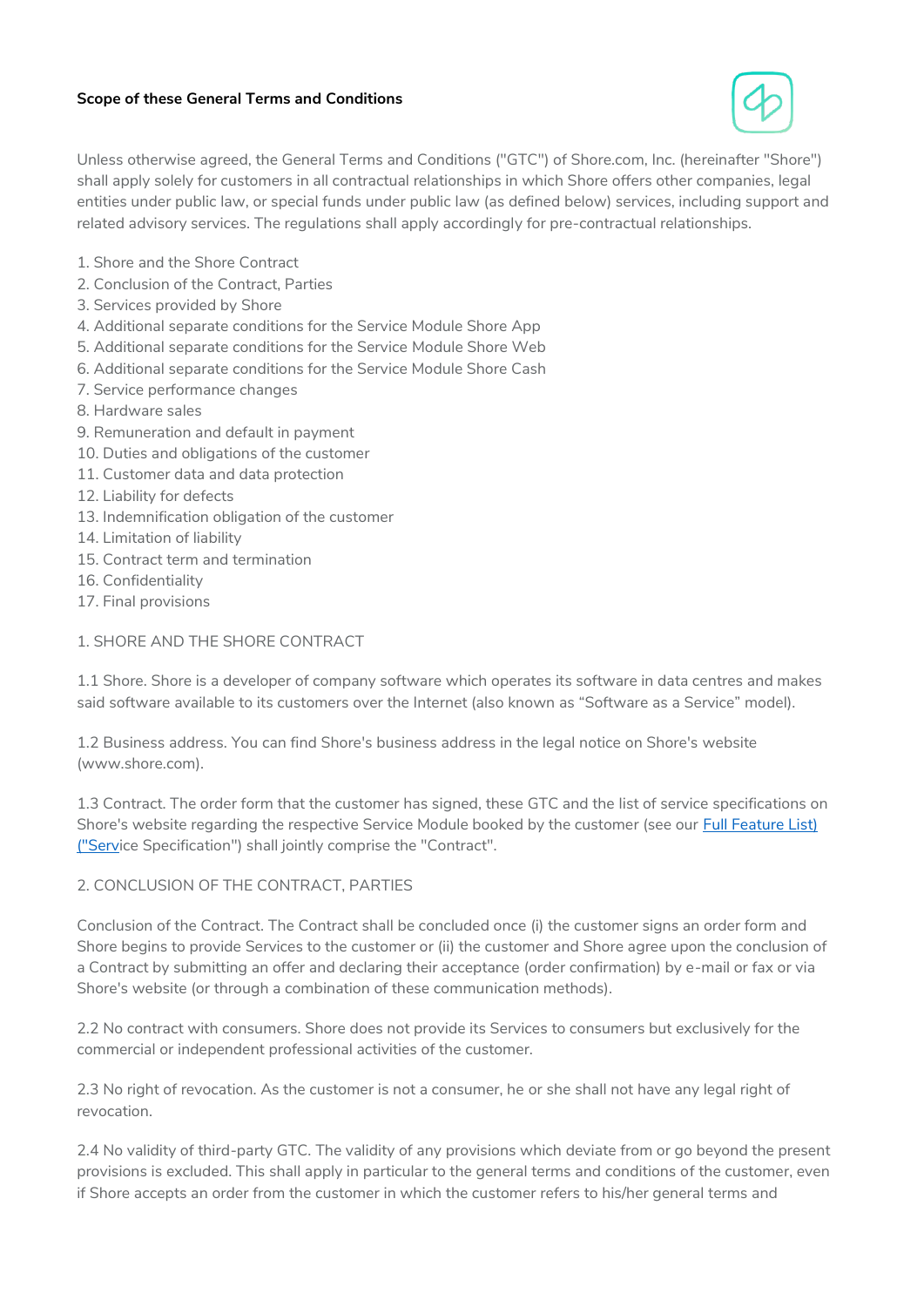conditions and/or the general terms and conditions of the customer are attached thereto and Shore does not contradict them.

2.5 No use of Services by or on behalf of third parties. The customer's right to use Shore's Services shall be limited to business use by the company specified on the order form, including all legally dependent branches and sites in countries in which Shore operates. Surrendering use of or making the Services available to third parties, as well as their use by third parties, including affiliated companies, is prohibited. However, the customer shall be entitled to use the Shore Services to the contractually agreed extent to offer his/her services to end customers and to perform them.

## SERVICES PROVIDED BY SHORE

3.1 Overview. Shore makes company software available to its customers which it runs in data centres for use over the Internet, and renders further related services such as website and app development as well as hosting/operation (jointly "Services"). Shore's Services consist of particular Service Modules (e.g. Shore Business Cloud, Shore Booking, Shore Cash or Shore Web) which the customer can order individually or together with other Service Modules on the order form, over the website or in another form from Shore. Details on the scope of service of the respective booked Service Module are contained in the order form and the respective Service Specification.

3.2 SaaS. Shore shall make the software of the respective booked Service Module available to the customer for use over the Internet. The Service Module is run on computers at one of the data centres operated by Shore. The customer shall obtain the non-exclusive, non-sublicensable and non-transferable right to access the respective booked Service Module using a browser and an Internet connection, and to use the software exclusively to support its commercial or independent professional activities during the term of this Contract. This includes the right, to the extent necessary, to save and execute program codes (e.g. JavaScript) on the respective user's computer temporarily (e.g. in the computer memory or web cache).

3.3 Widgets. Shore shall make programme codes available to the customer for integrating particular functions of a Service Module, especially customer websites (e.g. websites on the basis of WordPress or Facebook fan pages) ("Widgets"). Shore hereby grants to the customer, subject to the following provisions, the simple, nontransferable and non-sublicensable right to use the Widgets to integrate the respective booking function into websites of the customer (e.g. into the company's website and/or Facebook fan page), and especially to install them on servers operated by the customer or one of his/her Internet hosting service providers and to run the Widgets from there; this right shall be limited in time to the duration of this Contract. Complementary license and usage conditions of the relevant content management systems producers or social network operators (e.g. Facebook) may apply for the use of individual Widgets. In addition, the Widgets may contain third-party components which are subject to Open Source licence terms. These terms shall take precedence over this Contract in the event of a conflict.

3.4 Customer Apps. If indicated in the Service Specification of the respective Service Module, the customer can use individual functions of the Services through the apps offered by Shore for mobile end devices ("Customer Apps"). In order to use these, the customer must initially download the respective Customer Apps from the respective app store (e.g. Google Play Store, Apple App Store). In that case, the provisions of the respective app store operator shall prevail.

3.5 Setup. With the exception of the Service Module Shore Cash, the customer shall carry out the initial setup of the respective Service Modules (individual settings, data entry/import, implementation of plug-ins) him/herself. Therefore, Shore is not obliged to make any changes to the respective Service Module or Widgets in line with the customer's wishes.

3.6 Other services rendered by Shore. Shore shall only render accompanying technical services, such as the import of existing data of the customer into the Shore Business Cloud or the integration of particular functions into websites of the customer, as well as other services which are not expressly agreed in the Contract or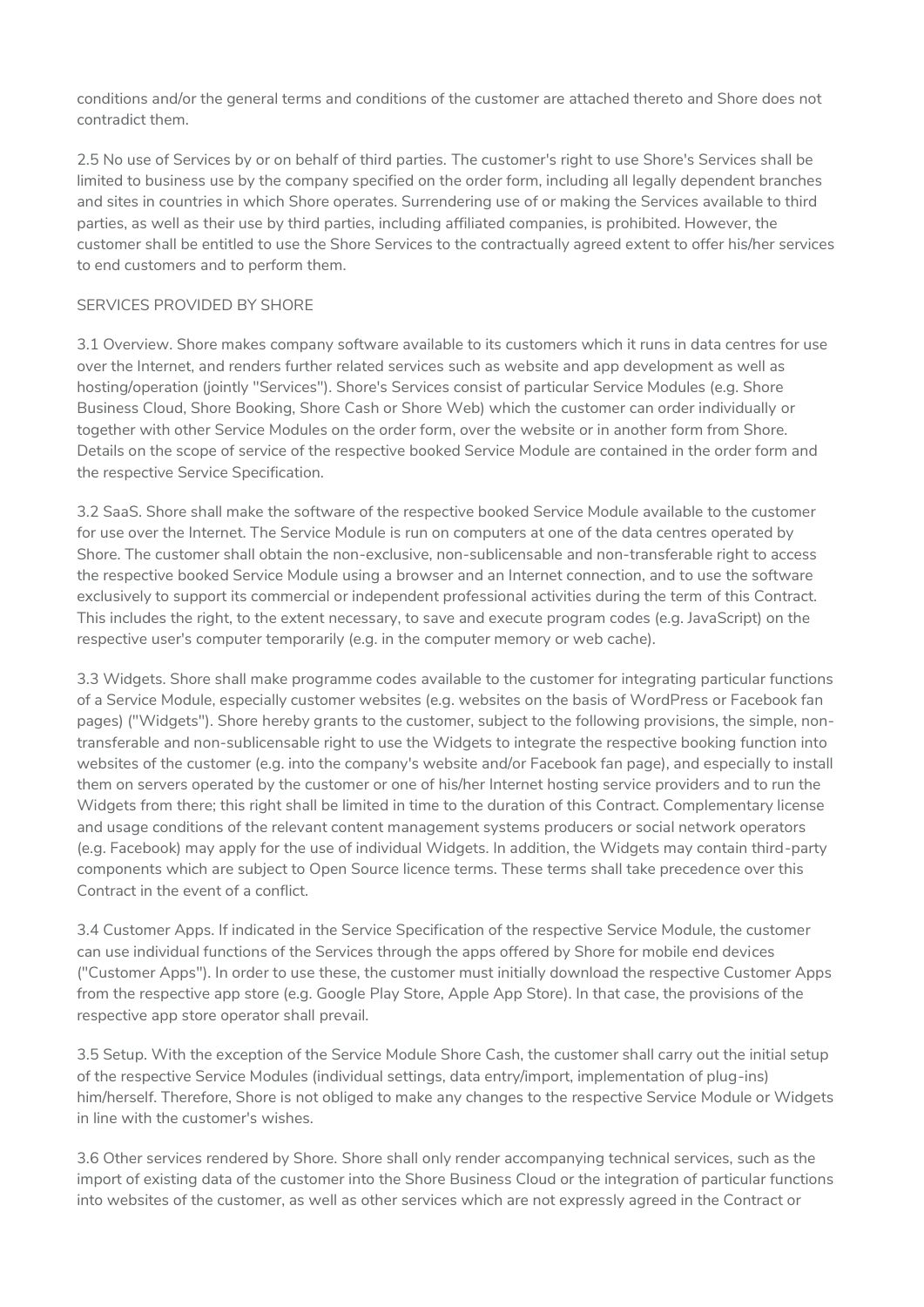subsequently in text form only on the basis of a separate agreement.

3.7 Shore AdWords. If the Shore Business Cloud is booked, Shore shall provide the customer with the option of using Shore AdWords. The Shore AdWords feature shall be booked when the first advertisement is placed. Within the scope of this Service, Shore shall offer different search engine marketing services for the customer's website which shall constitute the subject matter of the agreement on rendering the Shore AdWords services. In the process, Shore has the option to save the advertising texts and the keyword list either on one of its own servers or on the server of the search engine operator. Shore shall continue to monitor the generated clicks and the related performance of the advertising texts and the keywords used. Shore shall be entitled, at its sole discretion, to amend the advertising texts and keywords for optimisation purposes.

3.8. Availability. Shore shall provide access to the respective Services to the customer with an availability as per the list of Service Specifications (cf. under Service Levels).

(a) Transfer point. Shore shall deliver its Services at the connection point of the data centre to the Internet used by Shore. The customer shall be responsible for the Internet connection between the data centre and him/herself. (b) Availability. When determining the actual availability, failures due to force majeure (e.g. strikes, riots, natural disasters, epidemics) shall be disregarded. System stoppages by Shore which the company deems necessary for safety purposes, provided that Shore has taken adequate precautionary security measures (e.g. denial of service attack, severe vulnerability in a used third-party software without an available patch), or those which Shore undertakes because the customer is in arrears with its contractual obligations (e.g. payment of the agreed fees) shall also be disregarded.

3.9 Support. Shore shall provide support free of charge to assist its customers with technical issues related to the use of its Services. Shore's support services shall be provided on weekdays from Monday to Friday from 9 am to 6 pm (PST). Excluded are statutory holidays. The time until the first response to e-mail enquiries may vary depending on capacity. Shore shall make every effort to react within a reasonable period of time. Enquiries received outside of regular support hours shall be deemed to have been received during the next business day. The support shall not include: general advice or training on marketing, legal advice, or setup work. Technical support for websites of the customer shall only be provided in the context of the normal service support to the extent the Widget is directly affected.

3.10 Documentation. Unless otherwise agreed, Shore shall only be responsible for providing user documentation as online help or a PDF handbook for the respective Service Model. No further documentation, training, instruction or commentary on the source codes of Widgets shall be provided.

3.11 No surrender of source codes, draft documentation or other information. All software, apps (whether web or native), websites, Widgets and other Services, as well as such software which has been programmed for or on behalf of the customer shall (unless otherwise agreed) be handed over to the customer or the third party only in executable code and without documentation (c.f. however, Clause 3.10). The customer shall have no claim to the surrender of the source codes, draft documentation or other information.

3.12 Services provided by third parties. Shore may employ third parties for the Service performance at its sole discretion; e.g. for the hosting of websites and apps, sending SMS and e-mails, and for online services to develop/provide apps.

## 4. ADDITIONAL SEPARATE CONDITIONS FOR THE SERVICE MODULE SHORE APP

4.1 If agreed upon in the Contract, Shore shall create on behalf of the customer a native app based on a web app and optimised exclusively for smartphones (mobile version of a website) for provision in third-party app stores (e.g. Apple App Store, Google Play Store).

4.2 If agreed accordingly, Shore shall carry out the following additional services over and above the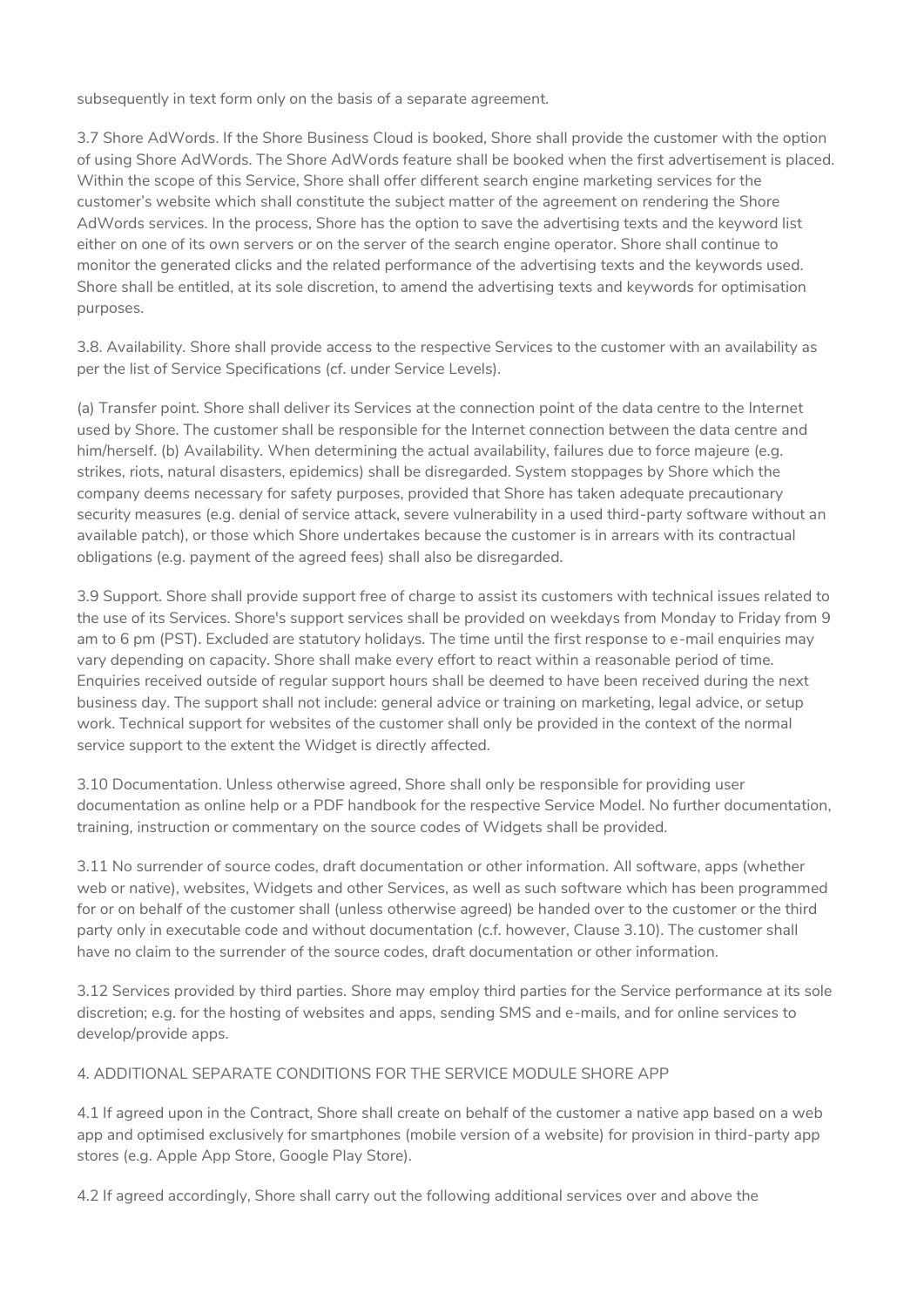development of the native app for the duration of the Contract:

• provision of the native app in the app stores (e.g. Apple App Store, Google Play Store);

• operation and hosting of the native app as a technical service provider; and/or

• maintenance of the native app, whereby (i) changes to content will be made as desired and implemented at any time and within the shortest possible time, and (ii) design or structure changes shall be undertaken twelve months after the first design/structure change at the earliest.

4.3 The decision on the inclusion of the native app in a particular app store shall be made independently by its provider. Shore has no influence over that decision.

4.4 Shore cannot guarantee that the same name for the app is still available in different app stores.

4.5 Upon submitting the native app to an app store, the app shall be subject to the terms and conditions of the respective app store. These can be viewed at the app store in question. Shore shall be entitled to accept said conditions on behalf of the customer and to transfer any usage rights as provided by the conditions of the respective app store.

4.6 Where Shore carries out the operation and hosting of the native app for the customer, Shore will usually act solely as a technical service provider for the customer. The customer shall be responsible to its end customers as provider of the app for the content and the legality of the offer, and shall be identified as the app provider in his/her app. However, Shore reserves the right to publish native apps of the customer in the respective app stores in its own name with the consent of the customer.

4.7 Shore cannot ensure or guarantee any app download numbers. The customer shall be solely responsible for promoting the app.

4.8 DThe deletion of native apps shall comply with the conditions of the corresponding app store. Shore will arrange for deletion of the app upon termination of the Contract, or in the event the customer requests that it be done. Even after removing the native app (and its content) from the corresponding app stores, it is possible that there will be copies thereof beyond the sphere of influence of Shore.

4.9 Fees that have been paid, in particular for the creation and submission of native apps, cannot be refunded if native apps are not accepted by the respective app store for reasons not caused by Shore. In the event of rejection or subsequent deletion of the apps from one or more app stores, Shore will no longer be required to fulfil this part of the Contract and shall remain entitled until it has received the consideration. Otherwise, the Contract shall remain unaffected.

## 5. ADDITIONAL SEPARATE CONDITIONS FOR THE SERVICE MODULE SHORE WEB

5.1 If agreed upon in the Contract, Shore shall create a customer website and/or operate and host it as a technical service provider, as discussed with the customer and specified within the corresponding Service Specification. Unless otherwise agreed, the customer website shall be built live, but not listed in Google. However, Shore cannot guarantee that the customer website will not be traceable and accessible over Google.

5.2 After termination of the Contract, the customer shall receive the authorisation code of the customer website. From that moment, the customer shall be responsible for any licences, rights of use and exploitation which may be necessary for operating this website.

5.3 At the request of the customer, Shore shall support the customer with moving the customer website and/or with obtaining any necessary licences, rights of use and exploitation against payment of appropriate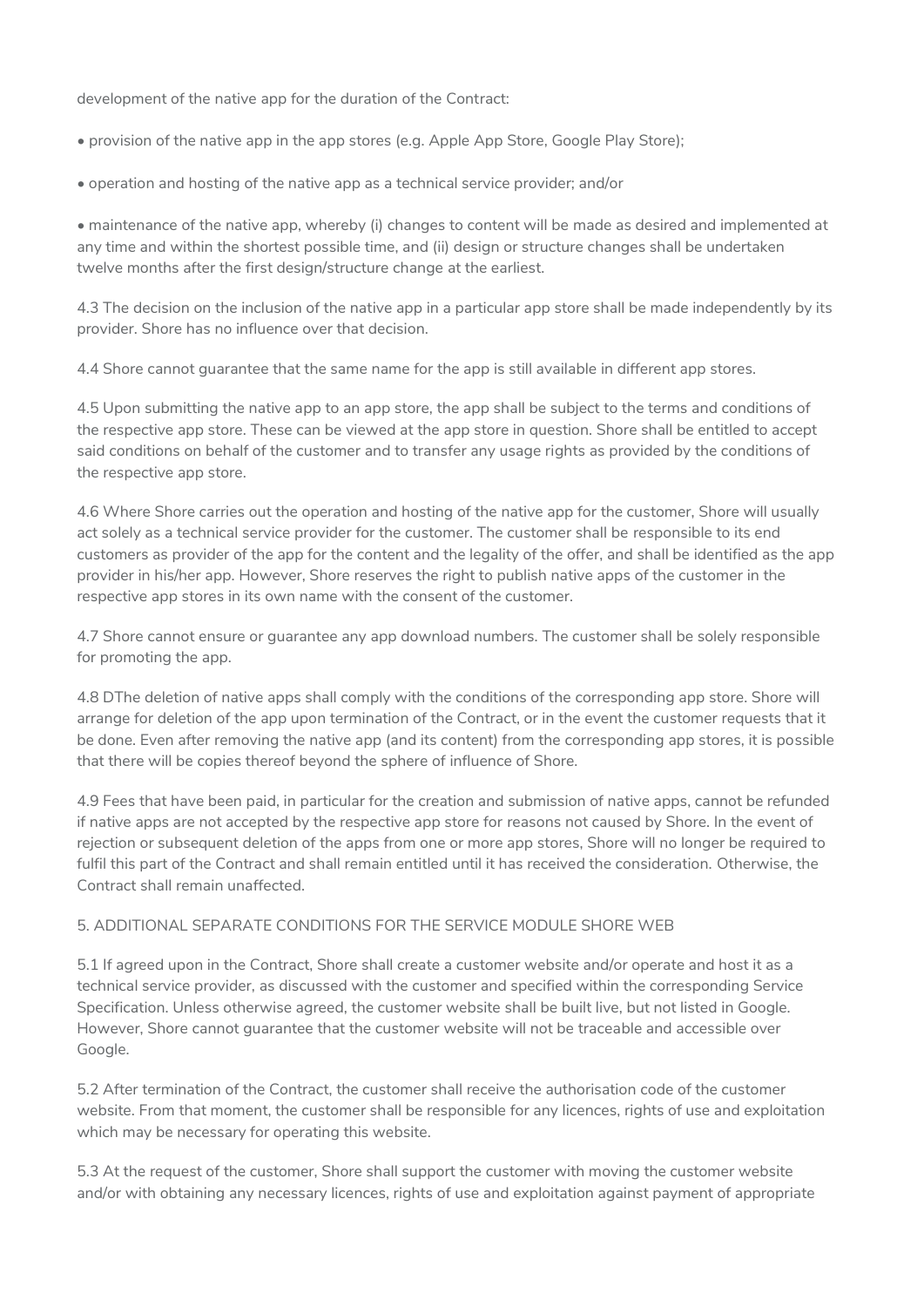remuneration.

## 6. ADDITIONAL SEPARATE CONDITIONS FOR THE SERVICE MODULE SHORE CASH

6.1 Depending on the individual Contract, the Service Module Shore Cash includes the following Services in particular:

(a) Provision and transfer of software (Shore Cash App) to the customer for temporary use – against remuneration – on particular mobile devices such as tablets and smartphones (hereinafter "Software"; in this respect a software lease contract); b) Provision of online accessible memory space and computer capacity against remuneration to run the Shore Cash Software in the Shore data centre over the Internet or through cloud computing; (c) Optional: Transfer of hardware to the customer for the use of mobile devices such as tablets and smartphones against a one-off payment.

6.2 The customer agrees that Shore shall carry out the registration in the respective app store with the customer's e-mail address in order to undertake the setup. In the process, Shore shall not gain access to any data which is meant for the customer.

6.3 The Shore Cash App shall be locked at the end of the agreed Contract term. All tax-relevant data of the customer shall be saved for 10 years in the cloud.

## 7. SERVICE PERFORMANCE CHANGES

The customer is aware that Shore's Service Modules contain a standard software technology which is either provided as a "software as a service", meaning that many customers have access to one centralised system, or which largely functions automatically. The economies of scale resulting from such a multi-tenancy or automated model can be only exploited if the solution is a single software product which can be further developed. The Parties therefore agree as follows:

(a) Good cause. Shore shall be entitled to modify its Services, Service Modules, portal pages and Widgets (including the system requirements) for good cause at any time. One such cause shall exist in particular if the change is necessary because of (i) a need to adapt to a new legislation or jurisprudence, (ii) to protect the system security, or (iii) to prevent abuse. (b) Further development. In addition, Shore can make reasonable changes to its Services, Service Modules, portal pages and Widgets within the scope of ongoing further development (e.g. deactivation of old functions which will largely be replaced with new ones), particularly to adapt to technical progress.

Shore will inform the customer about major and potentially adverse changes in good time, usually four weeks before they come into effect. If the legitimate interests of the customer may be detrimentally affected by a change, i.e. to the extent that adherence to the Contract can no longer be reasonably expected, the customer may terminate the affected Service Module with notice of one week before the announced amendment enters into force. If the customer does not serve notice, the change shall come into effect on the specified date. Shore shall point this out in the information.

## 8. HARDWARE SALES

8.1 Delivery. If Shore sells hardware to the customer, the goods shall be delivered to the address specified on the order form by the customer.

8.2 Retention of title. The delivered hardware shall remain Shore's property until it has been paid in full. Before the transfer of ownership of such goods, they may not be pledged or transferred as security.

## REMUNERATION AND DEFAULT IN PAYMENT

9.1 Remuneration. For the provision of the Services during the Contract term, the customer shall owe Shore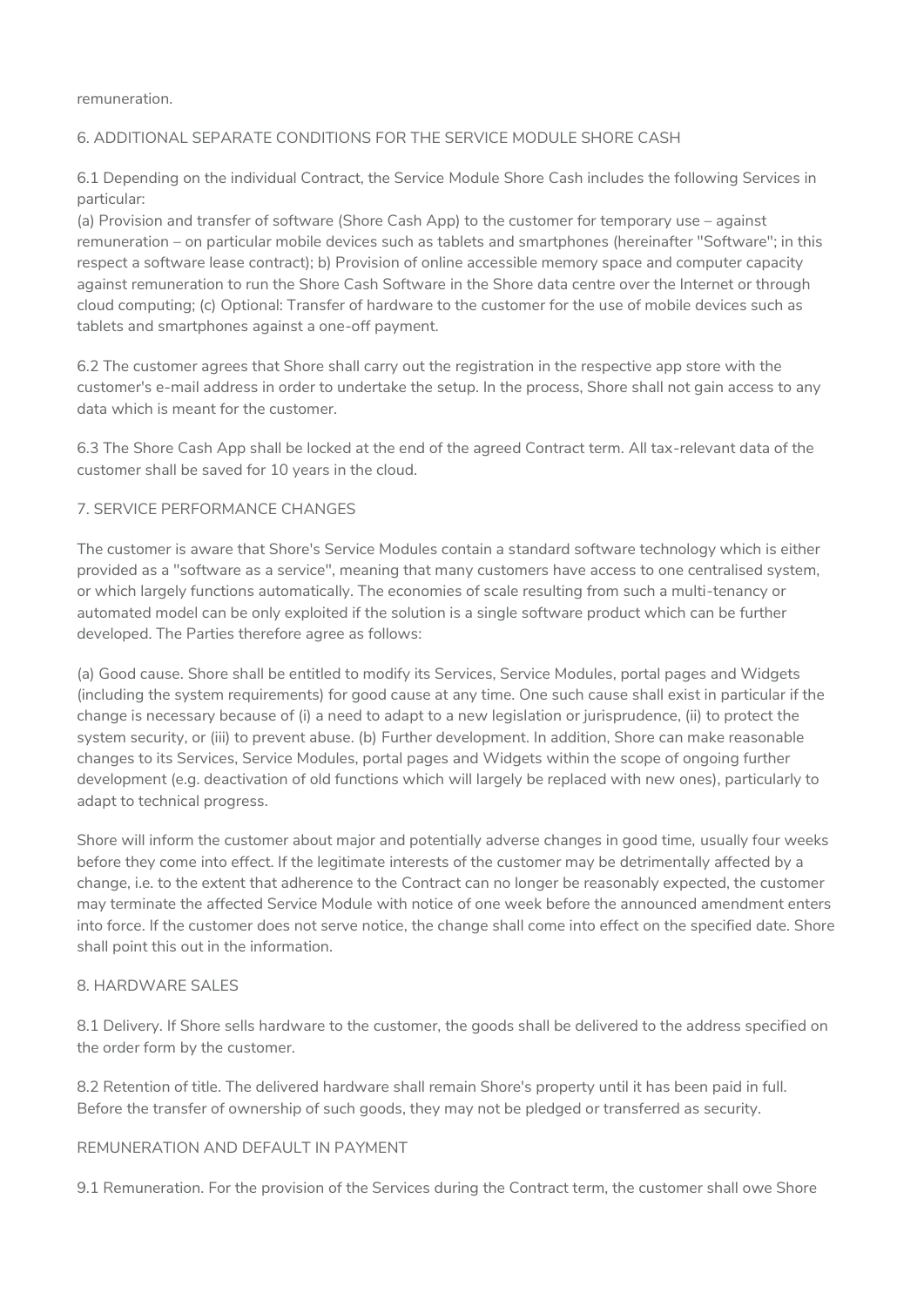the agreed remuneration outlined on the order form or later contractual amendments/supplements. The remuneration shall consist of a (usually recurring) basic fee for the selected Service Module and, where required, a usage-based usage fee (e.g. for sent SMS) and a one-time setup fee.

9.2 Special regulations on Shore AdWords. Regarding the use of Shore AdWords, the customer can determine his/her planned budget for search engine marketing on a daily basis. The customer agrees that the actual accruing fees for clicks can be up to 15% over the selected daily budget. The actual costs for placing advertising texts with the search engine and portal operators shall be invoiced by Shore at the beginning of each month for the previous month. Shore shall charge an additional service fee in the amount of 20% of the AdWords costs actually accrued by the customer for providing Shore AdWords.

9.3 Payment date. Unless otherwise agreed, the basic fee shall always be due in advance and the usage fee at the end of the respective billing cycle. The setup fee shall be due upon conclusion of the Contract.

9.4 Invoicing. Shore shall invoice its fees at the start of the Contract and thereafter on the same day of the next calendar month (e.g. if the Contract is concluded on 12 February, the subsequent invoices shall be issued on 12 March, 12 April, etc.). The basic fee shall be invoiced in advance; a possible usage fee shall be invoiced after the relevant usage. If an annual payment cycle is agreed, the basic fee shall be invoiced at the start of the Contract and then in each new contractual year in advance. Invoicing shall be performed by sending an invoice as a PDF to the e-mail address stated on the order form.

9.5 Payment. The payment of the invoiced amounts shall be paid – unless otherwise agreed – by means of Shore's external payment provider, being automatically deducted from the selected payment method (credit card). The collection is carried out after invoicing; in the case of annual payment at the beginning of each contractual year.

9.6 Net prices. All prices are exclusive of any statutory Value Added Tax.

9.7 Default in payment, blocking of access, termination. Upon becoming due, Shore shall be entitled to default interest in the amount of the respective statutory interest rate applicable. If the customer defaults on payment, Shore can temporarily block access to the provided Services, completely or partially, until payment has been made in full, provided that Shore has issued a corresponding warning and granted an appropriate grace period which has expired without results. During the blockage, the customer shall have no access to the data saved at Shore. If the customer defaults in payment of the remuneration or a substantial part thereof for two months, or, alternatively, in the course of a period of more than two calendar months in an amount corresponding to twice the monthly service charge, Shore shall be authorised to terminate the Contract as per extraordinary cancellation.

## 10. DUTIES AND OBLIGATIONS OF THE CUSTOMER

10.1 Legal use. The customer shall use Shore's Services only in compliance with these contractual provisions, without infringing any third-party rights (e.g. copyrights, intellectual property rights) and while conforming to all applicable laws and regulations. When using the software, the customer shall particularly comply with the rules on data protection, competition law, copyright law and with any applicable confidentiality obligations; furthermore, the customer shall not process malicious or unlawful data and shall not abuse Shore's Services in any other way whatsoever.

10.2 Cooperation of the customer, deadline for cooperation. Many Service Modules bookable by the customer (e.g. app or website development) require the cooperation of the customer. The customer undertakes to cooperate free of charge to the required extent during the rendering of the Services by Shore, particularly by providing all the data required for setting up the respective Service Module (e.g. access data to the website or contact details of the webmaster) and the necessary infrastructure and telecommunication facilities to access the Services. The customer undertakes to take any cooperative steps in a reasonable time and form, and to observe any agreed deadlines or reasonable deadlines for cooperation set by Shore. Unless agreed otherwise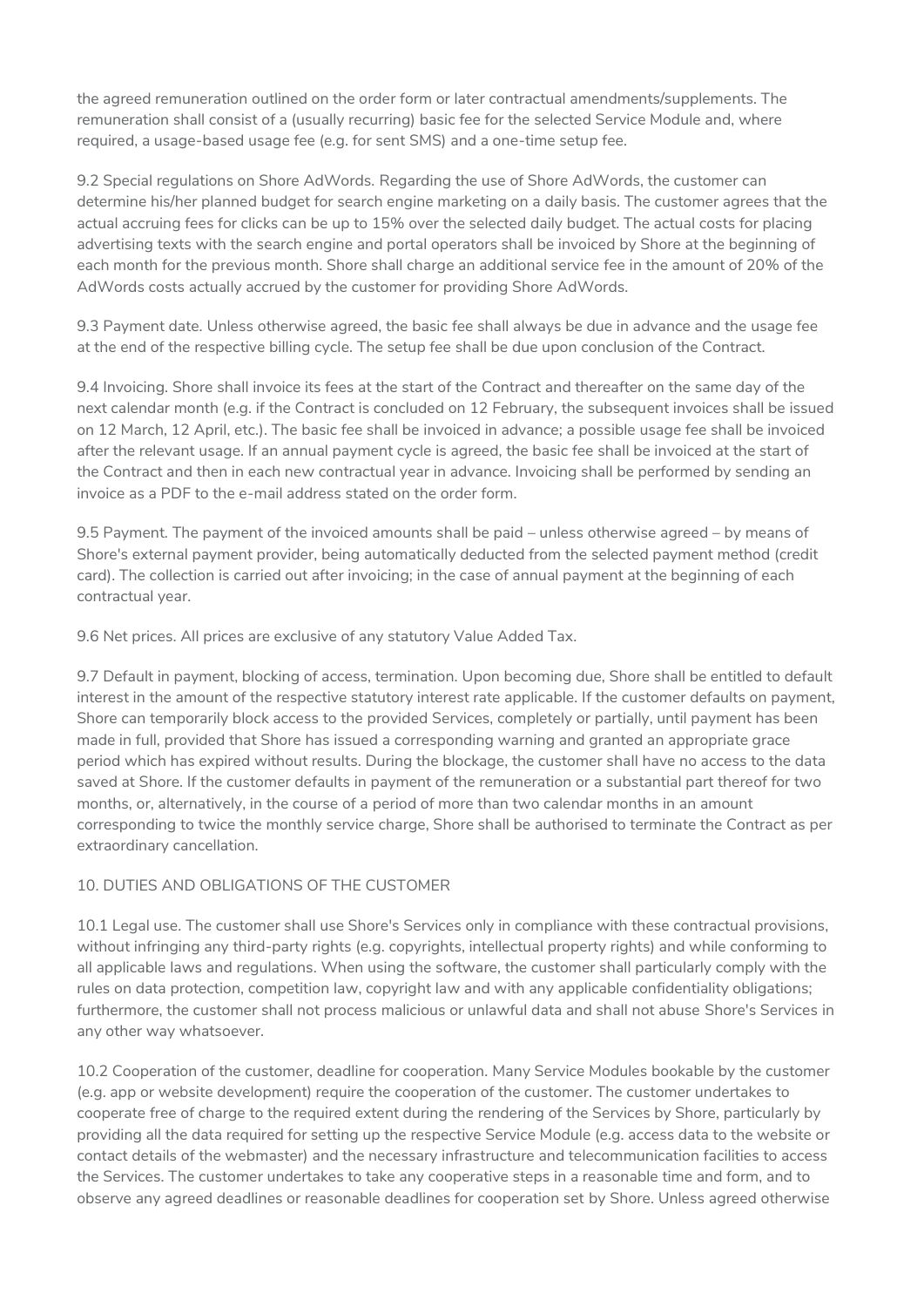in the Contract, a period of five working days shall be understood as a reasonable deadline/time for collaboration on the part of the customer. Shore shall not be responsible for delays which result from the customer's sphere of influence.

10.3 Deemed acceptance. The customer shall be obliged to accept the final draft of the work (e.g. app or website) created by Shore within five business days, provided it is free from any material defects. If the customer does not fulfil this obligation and does not claim any defects, the work shall be deemed accepted by the customer after this period has expired.

10.4 Security and responsibility of the customer. The customer shall maintain reasonable safety standards for the use of the Services by appropriately authorised users. The customer shall be solely responsible for evaluating the suitability of the Services for its business operations and observing all applicable legal provisions with regard to its data and use of Services.

10.5 Customer wishes and specifications. If it is specified in the Service Specification of a Service Module that particular Services will be rendered after discussion with the customer or in accordance with the requests/specifications of the customer, Shore shall make every effort to implement these agreements, requests and specifications insofar as these can be implemented by Shore with reasonable effort (proportional to the consideration from the customer). Shore does not guarantee an exact technical implementation of customer requests and is under no obligation to do so, either. For example, when using elements from existing websites of the customer, Shore will often not be able to exactly reproduce said elements.

10.6 Content provided by the customer. Some Service Modules (e.g. app or website creation) require the customer to supply the corresponding content (e.g. images, logos, texts, videos, design wishes, legal notice, etc.); Shore will then process said content and/or publish it within the scope of providing its Services. The customer undertakes to make the respective required content available to Shore in a reasonable time and in Shore's prescribed market-standard format. The content provided by the customer shall not be checked, legally verified and also not proofread by Shore. Shore shall also not produce, edit or make available texts, images, videos, graphics or logos (unless required for the technical implementation of the Service).

10.7 Rights of use over content provided by the customer. The rights of use over the content provided by the customer shall remain with the customer. Shore shall be entitled to use the content provided by the customer, particularly by copying, editing, distributing, making publicly accessible or publicly reproducing such content in any other way, provided this is required or reasonable within the scope of the provision of the Services. To this end, the customer shall grant Shore the non-exclusive, transferable, sub-licensable and geographically unrestricted right to use the content provided by the customer during the term of the Contract.

10.8 Responsibility for content provided by the customer. The customer shall be solely responsible for the content which he/she makes available to Shore and/or which is used by Shore at the initiative of the customer within the scope of the provision of the Services. The customer must ensure that he/she possesses all intellectual and industrial property rights and copyrights in the provided content (e.g. trademark rights, name rights, design rights and copyrights) to the extent this is required for the provision of Services by Shore. The customer also undertakes to refrain from making any content available which violates statutory prohibitions, is deemed to be immoral (in particular pornographic, racist, xenophobic, right-wing extremist or any other reprehensible content) or violates the rights of third parties (in particular general rights of personality). Shore shall expressly assume no responsibility for the violation of intellectual/industrial property rights of third parties, nor shall Shore be responsible for violations of statutory prohibitions, morality or of the rights of third parties through the content made available by the customer.

10.9 E-mails and text messages. The customer shall send newsletters, text messages, e-mails and other communications via the Services only to those recipients who have given their legal consent, or – if applicable – in cases where the requirements of the relevant law against unfair competition are met. When in doubt, the customer shall obtain information about the legal permissibility of any electronic communication.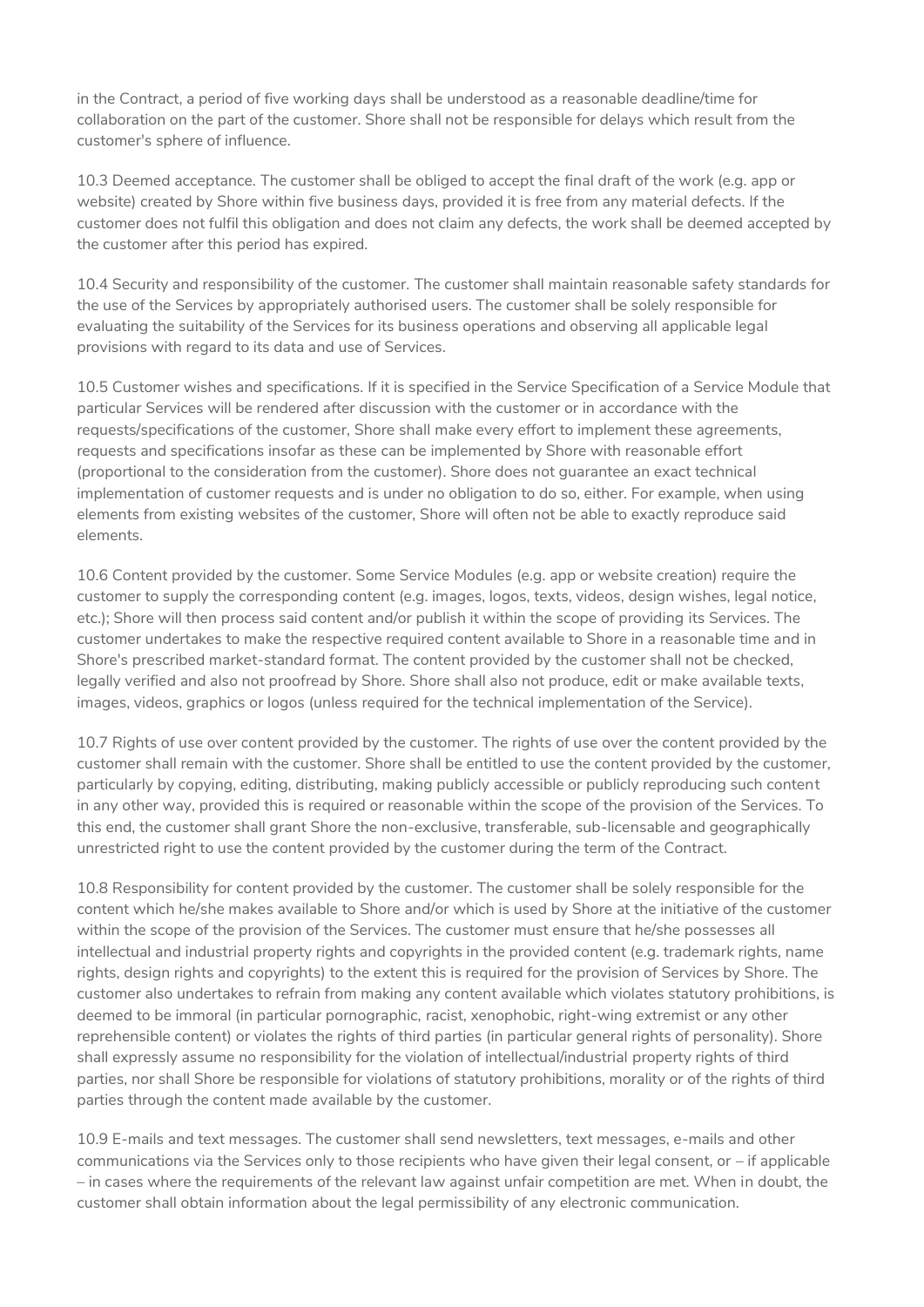10.10 Required information. The customer is legally the provider and operator of the websites, in which he/she integrates Widgets of Shore. Shore performs its work in this respect as a technical service provider only. The customer shall ensure that the legally required information is provided, for instance the legal notice and the privacy policy. The customer shall also ensure that e-mails and other communications contain all mandatory information.

10.11 Backups. The customer is obliged to retain copies of the data he/she introduces into the system, and to regularly make backup copies of the data collected using the Shore Service. In the event that the customer violates his/her obligation to maintain proper data backups, Shore's liability for any data loss shall be limited to those damages which would have occurred even if the customer had performed proper regular backups.

10.12 System requirements. Unless otherwise permitted by Shore, the customer must use the latest desktop browser version of Internet Explorer, Apple Safari, Google Chrome or Firefox. Further system requirements may result from the user documentation.

10.13 Tax-relevant data. The customer shall be responsible for storing data in accordance with legal requirements (in particular the requirements of commercial and tax law).

10.14 Payment services. All payment services shall be exclusively provided by an external payment service provider and be subject to its general terms and conditions. The customer agrees to provide Shore with complete information about him/herself and his/her company to enable Shore to use the services provided by this third-party entity. At the same time, the customer authorises Shore to transmit this information as well as any transaction data created through his/her use of these payment services to the payment service provider.

10.15 End-customer relationship. The customer shall be responsible for structuring the legal relationship between the end-customer and him/herself, and for the corresponding Contract conclusion in respect to the provision of his/her Services.

## 11. CUSTOMER DATA AND DATA PROTECTION

11.1 Customer Data. Data concerning end-customers which is (i) passed on by the customer to Shore (e.g. email, name, address and other information), (ii) provided by the customer to Shore for import (e.g. data exports from other systems), and (iii) generated by the Shore Services (e.g. booking requests, appointments or chat content) (jointly "Customer Data") corresponds to the customer. Shore shall act solely as a technical service provider in this regard and treat such Customer Data as confidential. However, Shore shall be entitled to use Customer Data – also beyond the end of the Contract – in aggregated or statistical form for error analysis and further development of the software functions or for benchmarking.

11.2 Commissioned data processing. If the Customer Data is classified as personal data, the following shall be deemed to apply: Subject to the provisions under Clause 11.1 (3) above, Shore shall process Customer Data solely for providing the contractual Services on behalf of and pursuant to the customer's instructions. Shore shall take appropriate technical and organisational measures to protect the Customer Data. Regarding his/her relationship with Shore, the customer shall remain solely responsible for ensuring compliance with data protection rights and the legality of the collection, processing and use of Customer Data in accordance with statutory provisions. In particular, the customer shall obtain any necessary approval and provide a privacy notice.

11.3 Transaction data. In cases in which Shore's Services include the use of payment services provided by an external payment service provider, the corresponding transaction data shall be stored solely by this payment service provider and not by Shore.

## 12. LIABILITY FOR DEFECTS

12.1 Freedom from defects and quality. Shore shall provide the Services owed under the Contract free from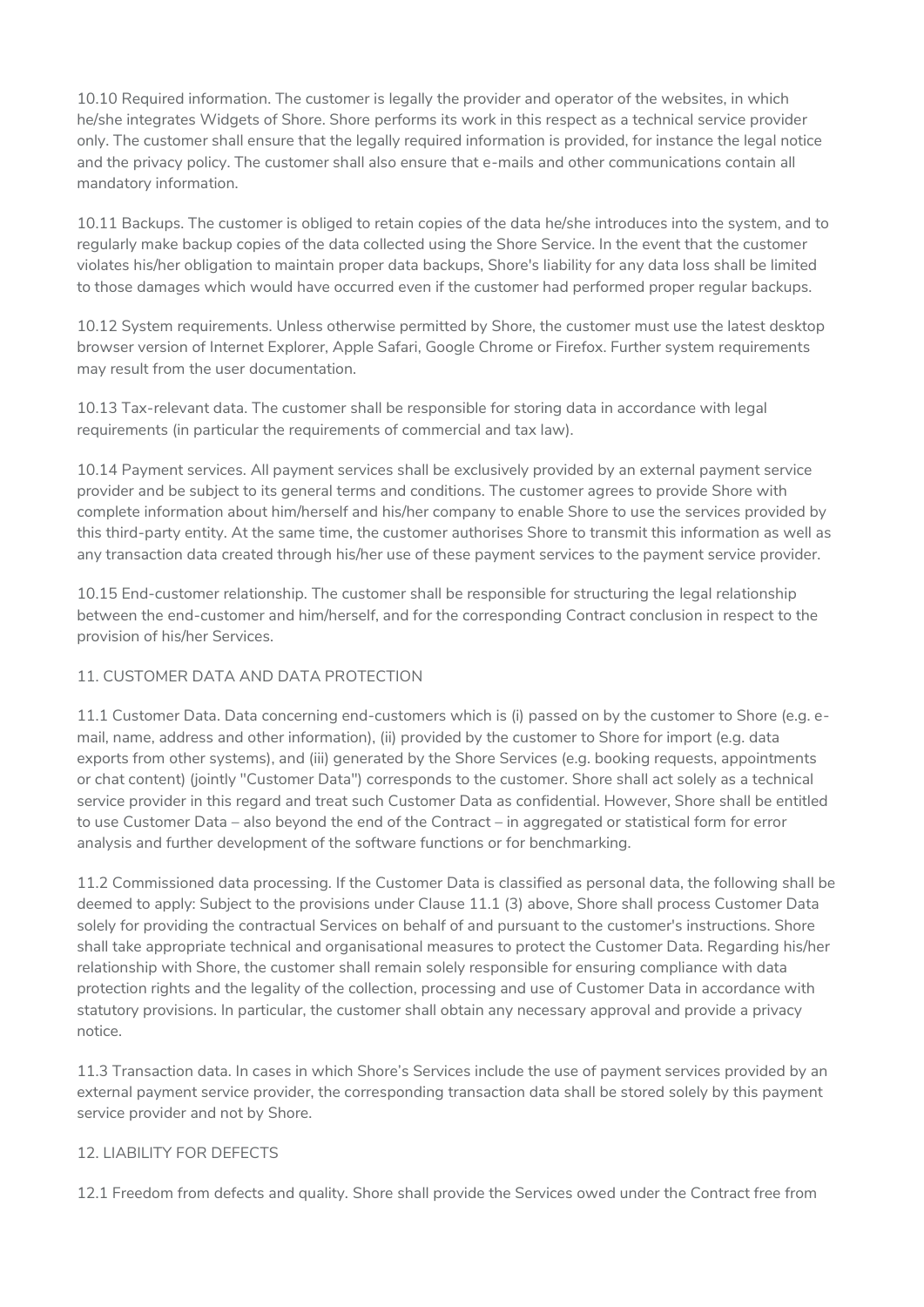material and legal defects, provided not only service contract components are concerned. The Services shall be deemed free from defects if they have the agreed-upon quality and are suitable for the purposes laid out in the Contract. The software provided under the Contract satisfies the criterion of practical suitability and is of a quality typical for software of this type. A negligible reduction in quality shall not be considered. Claims due to any functional impairments or service interruptions shall be excluded if these malfunctions result from (i) incorrect or inadequate use of the Services (such as misuse in disregard of instructions contained in the user documentation) or (ii) use of the Services within a system environment and/or in combination with hardware, software or technical infrastructure which are defective or do not correspond to the requirements indicated by Shore to the customer. The obligation to remove any defects in the software provided under this Contract does not include its adaptation to changing operating conditions nor to technical and operational developments such as a change in the information technology environment, in particular a change in the hardware or operating systems (e.g. new mobile devices or operating systems), adaptation to the functionality of competing products or establishing compatibility with new data formats.

12.2 Customer specifications. The customer has verified before conclusion of the Contract that the specifications of the software meet his/her wishes and needs. He/She is aware of the essential operating features and conditions of the software.

12.3 Correction of defects. The customer shall immediately report any defects in the Services to Shore and explain the particular circumstances which led to them occurring. Shore shall remedy the defect within a reasonable period. In the case of software defects, Shore shall be entitled to show the customer temporary workaround options and to remedy the defect at a later moment by means of a software adaptation, provided this can be deemed reasonably acceptable for the customer.

12.4 Deadlines. Deadlines set by the customer must be in written form to be effective. There must be a reasonable grace period.

12.5 Initial defects. The strict no-fault liability of Shore for initial defects is hereby excluded. The fault-based liability of Shore shall remain unaffected.

12.6 Liability for hardware defects. Unless expressly otherwise agreed, the customer's claims for defects when purchasing hardware shall comply with the statutory provisions, with the following modifications: (a) With regard to the quality of the hardware, only Shore's own information and the manufacturer's product descriptions shall be binding; public promotions and statements or other advertising of the manufacturer or third parties shall not be binding.

(b) The customer undertakes to have a knowledgeable person inspect the hardware according to commercial regulations immediately after delivery or from the moment it has been made accessible to him/her, and to immediately notify Shore of any defects identified, providing a detailed description of the identified defects. If the customer does not give such notice, the hardware shall be deemed accepted, unless the defect was not identifiable at the time of examination. The customer shall test each hardware module thoroughly for usability in the actual situation it will be employed in before starting productive use of the hardware. This shall also apply to hardware the customer receives in the context of supplementary performance where Shore is liable for defects and/or in the context of a maintenance agreement. The obligation to immediately notify Shore of defects shall also apply for hidden defects identified later from the time they are discovered; otherwise, the hardware shall be deemed accepted also with regard to these defects. In the event of a violation of the obligation to inspect and give notice of defects, the assertion of liability claims shall be excluded. (c) In the event that any defects are discovered, Shore shall guarantee warranty, at its discretion, either through rectification or replacement (supplementary performance). In the case of rectification, Shore shall not be obliged to bear any increased costs incurred if the hardware has been transferred to a place other than the place of performance, unless such transfer is in accordance with the agreed use of such hardware. (d) If two attempts to remove the deficiency have been unsuccessful, the customer shall have the choice of either demanding a reduction or withdrawing from the Contract. (e) Any claims for hardware defects shall expire 12 months after the delivery of the hardware. This shall not apply in the case of claims for damages due to hardware defects if Shore has unlimited liability by law according to Clause 14.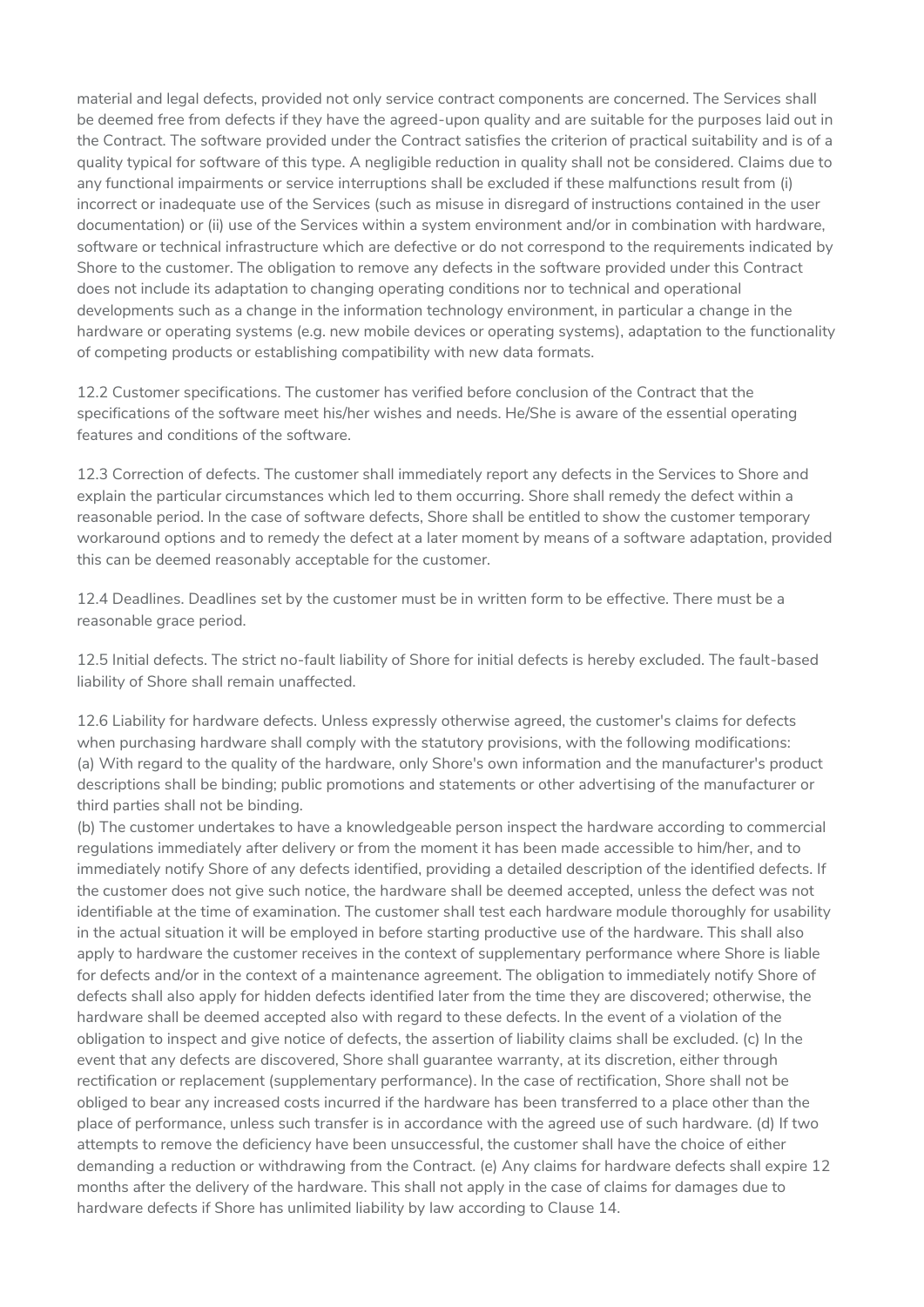12.7 Statute of limitations. Any customer claims regarding Service defects that do not affect Service components governed by leasing law (e.g. regarding the provision of the Service Modules as Software as a Service) shall expire within 12 months. This shall not apply in the case of claims for damages if Shore has unlimited liability by law according to Clause 14.

12.8 Legal regulation. Apart from that, the relevant statutory rules for liability for defects shall apply.

# 13. INDEMNIFICATION OBLIGATION OF THE CUSTOMER

If Shore is made liable by third parties (including public authorities) for any illegal content, violation of intellectual/industrial property rights or copyrights, or other reasons from the customer's sphere of influence (as a third-party or co-disturber), for example by seeking an injunction, revocation, correction, payment of damages or otherwise, or if third parties assert claims against Shore concerning legal violations, alleging that the customer (culpably) failed to fulfil his/her statutory or contractual obligations (e.g. by sending e-mails and thereby infringing data protection or competition laws or by failing to include mandatory information), the customer shall indemnify Shore for any and all damages, disadvantages and costs (including reasonable legal fees incurred for legal defence). The customer is furthermore obliged to support Shore in any possible way to avert such claims.

## 14. LIMITATION OF LIABILITY

14.1 Exclusion of liability in certain cases. Shore shall only pay damages or reimburse futile expenses regardless of their legal basis (e.g. arising from obligations created by legal transactions and obligations similar to legal transactions, due to material and legal defects, breach of duty and torts) to the following extent:

(a) Shore's liability in the event of wilful acts is unlimited; (b) in the case of gross negligence, Shore shall be liable for typical damages that can be foreseen when concluding the Contract; (c) in the case of minor (simple) negligence, Shore's liability shall be limited to damages which result from a slightly negligent violation of essential contractual duties and jeopardise the fulfilment of the purpose of this Contract, or from the slightly negligent violation of duties which are essential prerequisites for the proper execution of this Contract and the fulfilment of which the customer must be able to rely on (e.g. complete loss of Customer Data without any possibility to reconstruct even old data). In this case, however, liability shall be limited to the typical damage foreseeable when concluding the Contract. Any further liability of Shore in cases of minor negligence shall be excluded.

Any other liability on Shore's part shall be excluded regardless of its alleged legal basis, except where Shore is legally liable for damages, including, but not limited to cases of injuries caused to the life, limb or health of a person, the undertaking of a warranty, the fraudulent concealment of a defect, or as provided by the applicable product liability law.

Shore shall be entitled to raise the objection of contributory negligence. The customer shall have the particular obligation to carry out data backups and to protect him/herself against malware according to the current state of technology.

14.2 No guarantees. All guarantees given by Shore must be in writing and shall only be interpreted as such if they are explicitly referred to as "Guarantees".

14.3 Limitation on the amount. In cases where Clause 14.1 (c) applies, Shore's liability shall furthermore be limited to an amount which corresponds to the consideration that Shore has received from such a customer in the last twelve months.

14.4 Employees and agents of Shore. The limitations of liability contained in Clause 14 shall also apply to claims against employees and agents of Shore.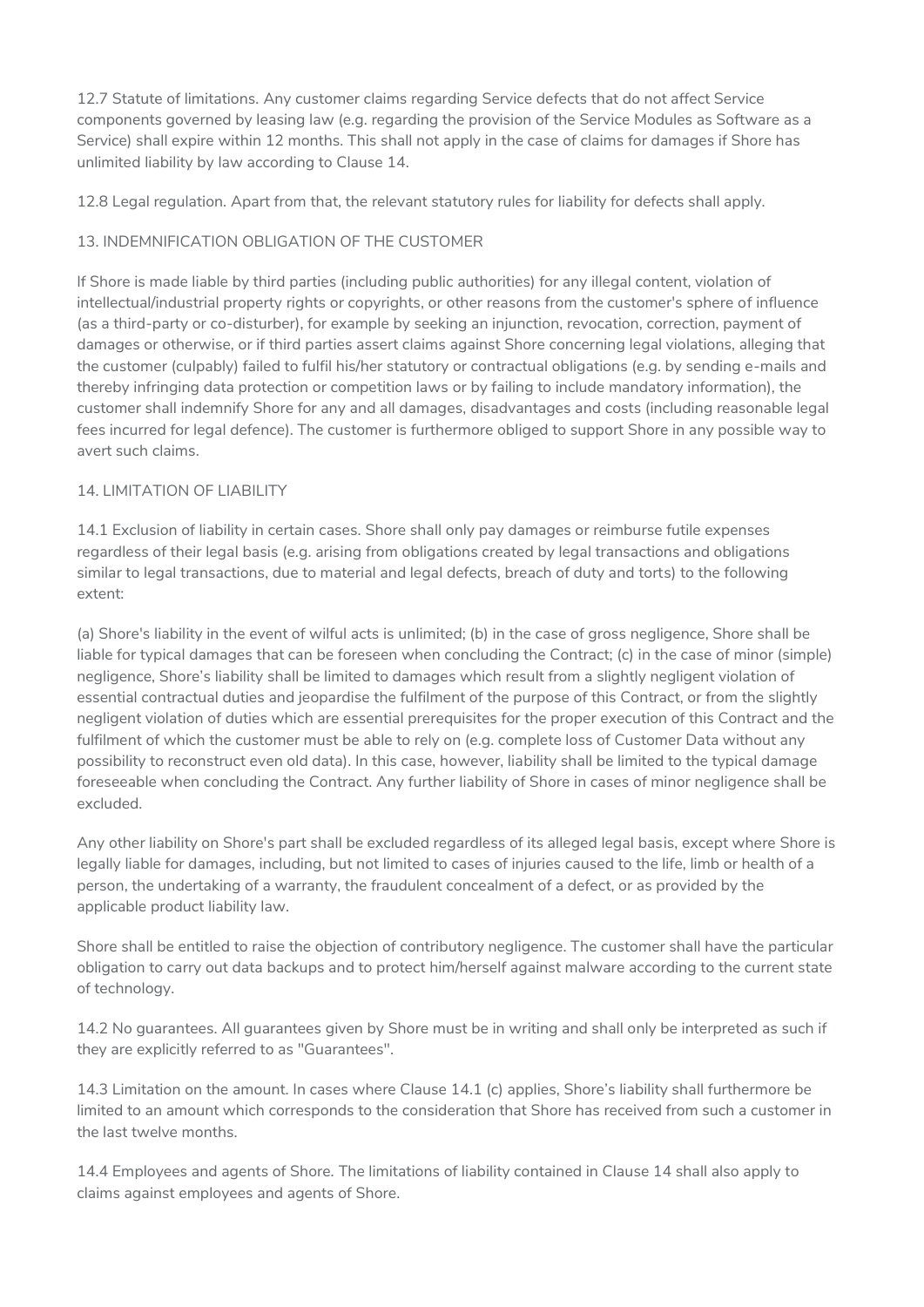## 15. CONTRACT TERM AND TERMINATION

15.1 Term. By purchasing or subscribing to Shore's services, the Merchant agrees to a minimum contract term of 3, 12 or 24 months (initial term), during which the Merchant is obliged to pay monthly for services of a value no less than the original subscription price. The minimum initial duration of 3, 12 or 24 months will be extended automatically for further periods of 3, 12 or 24 months, respectively (extended term), unless the contract is not terminated by Shore or the Merchant within the deadline of 30 days before the end of the initial or extended term. A valid credit card is required for paying contractual fees, which are billed on a monthly basis at the beginning of each subscription month and are non-refundable.

15.2 Form. Services can be cancelled in writing, by fax or e-mail. Terminations on behalf of the customer shall be sent by e-mail to service@shore.com

15.3 Extraordinary termination. The right to an extraordinary termination shall remain unaffected. A good cause which entitles Shore to extraordinary termination shall exist in particular when the customer sends illegal advertising e-mails using the Services, allows third parties to use the Services or uses the Services for third parties (c.f. Clause 2.6).

15.4 Data at the end of the Contract term. At the end of the Contract term, the customer shall no longer be able to access his/her Customer Data. It is the customer's responsibility to export any Customer Data before the end of the Contract term using the export function of the Shore software and to store it for further use. Shore has no obligation to hand over Customer Data beyond that point (e.g. providing an SQL dump or in any specific format). Shore shall delete the Customer Data at the end of the Contract term, unless Shore is legally required to store it. If the data elimination is possible only with disproportionate effort (e.g. in backups), Shore can instead block access to such Customer Data in compliance with data protection norms.

## 16. CONFIDENTIALITY

16.1 Shore and the customer undertake to protect all information, data and documentation that they gain access to before and within the scope of fulfilling the Contract and that have either been designated as confidential or are deemed to be confidential in accordance with the circumstances of their passing on or their content, including all records and copies created for this purpose and this Contract (jointly "Confidential Information") for an unlimited time in the manner they protect their own equivalent confidential information, or at least treat them as confidential with the due care of a prudent merchant. Passing on information to third parties is only permitted if this is required to exercise rights or to fulfil the Contract, and such third parties are subject to largely similar confidentiality obligations as those regulated herein.

16.2 Clause 16.1 shall not apply if Confidential Information (i) is publicly available at the time of the disclosure without prior infringing activity or omission contrary to duty on the part of the receiving party; (ii) was already in the possession of or known by the receiving party; (iii) was legally disclosed without constraints to the receiving party by another person; (iv) has been developed by the receiving party without access to any Confidential Information of the disclosing party; or (v) must be disclosed due to an administrative order in accordance with statutory or regulatory provisions or due to a legally binding court ruling.

16.3 Neither of the Parties shall use the name of the respective other party in advertising or similar activities without their prior consent. However, Shore shall be authorised to use the customer's name in customer reference lists, or within the scope of its marketing activities.

## 17. FINAL PROVISIONS

17.1 Transfer of Contract. The customer may not assign or transfer the Contract or contractual rights or duties to third parties without Shore's prior written consent. Shore shall be entitled to transfer the contractual relationship with the customer to any company affiliated with Shore.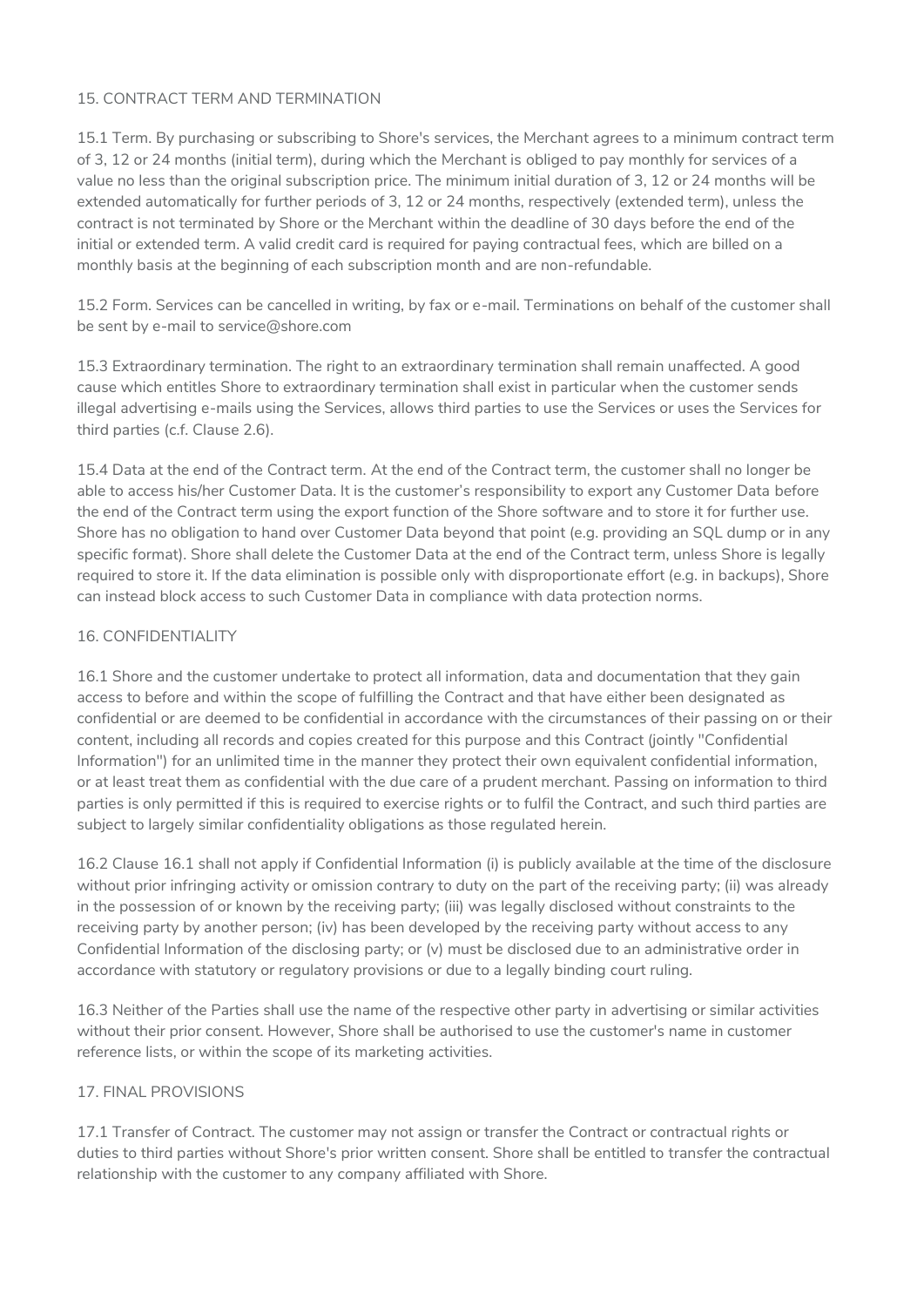17.2 Amending the Contract and the GTC. Shore shall be authorised to modify the content of the existing Contract as well as these General Terms and Conditions with the customer's consent. Such consent shall be deemed to have been given if the customer does not object to a change within four weeks of receiving the corresponding notification. Shore shall announce the planned change to the existing Contract (in particular price adjustments) as well as to these GTC in a timely manner, i.e. at least four weeks in advance. Within the scope of a notification of change, Shore commits itself to draw the customer's attention to the consequences of a failure to object thereto. If fundamental rights of the customer or fundamental obligations of Shore to the customer were more than just minimally affected by a planned change to the existing Contract or these GTC to the detriment of the customer, Shore shall enable the customer to withdraw from the Contract through early termination before the effective date of the change. In such cases of extraordinary termination, Shore shall refund proportionally any fees paid in advance by the customer for the period after the termination date.

17.3 Declarations. Unless otherwise provided for, notifications and declarations can only be made in writing (e.g. by e-mail). Shore can use the customer's e-mail address indicated on the order form for this purpose. The customer agrees to inform Shore of any changes thereto without undue delay.

17.4 Text form. Amendments to this Contract must be made in writing (e.g. via e-mail, letter or fax). The same shall apply to an abandonment of this form requirement.

17.5 Offsetting, retention. The customer can only offset claims by Shore against undisputed or legally established claims. A right of retention or the defence of unperformed contract shall only be available to the customer for undisputed or legally established counterclaims resulting from this contractual relationship.

17.6 Applicable law. This Contract shall be governed exclusively by the laws of the State of California, under exclusion of the UN Convention on Contracts for the International Sale of Goods. Conflict-of-law rules shall not apply.

17.7 Place of jurisdiction. If the customer is a merchant, a legal entity under public law, or a special fund under public law, the exclusive place of jurisdiction shall be that at the place of Shore's registered office. Shore shall still be entitled to take legal action against the customer at the place of his/her registered office.

17.8 Severability. Should any individual provisions of this Contract be or become invalid, this shall not affect the validity of the remaining provisions. In this case, the invalid provision shall be replaced by another valid provision which corresponds to the originally intended purpose and the economic result the Parties would have agreed upon in good faith. The same shall apply in the event of a contractual gap.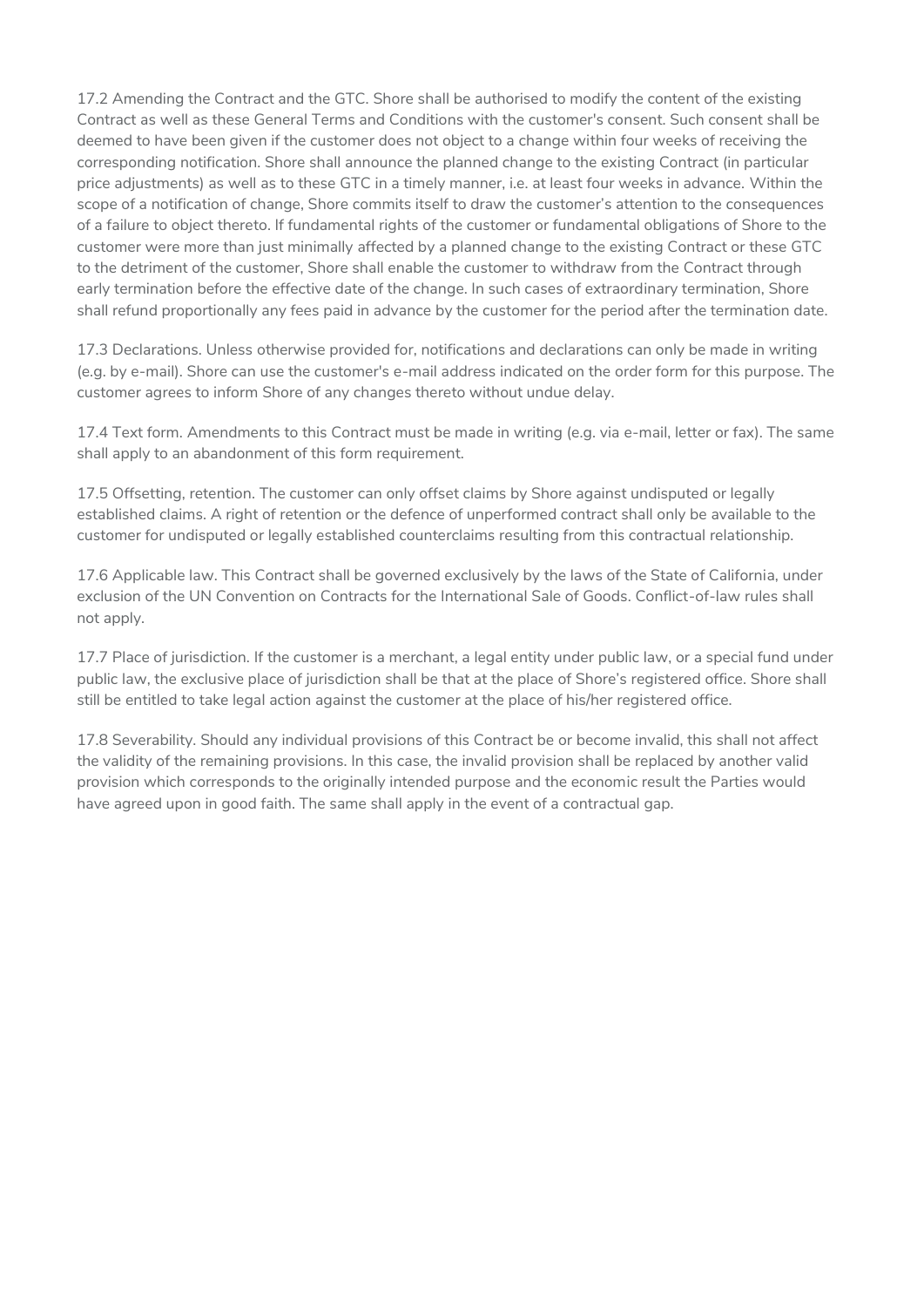#### <span id="page-12-0"></span>**Shore Full Feature List**



Here's a list of all of Shore's features which save you time, help you organise your day and automate many of your tasks.

## **Shore Run**

#### **Cloud-based online calendar**

Online booking via our booking widget (installed on an existing website) Appointment management Appointment confirmations and reminders via email Optional online payment processed by selected payment service providers Option to charge a reservation fee during online payment Payment process compliant with the highest security standards

#### **Customer management**

Using a website builder Content provided by customer

Customer database Customer profiles Option to add personal notes Creation of customer groups Messenger to communicate with customers Customer feedback

#### **Shift planning**

Enter working hours and absences Internal messenger to communicate with employees

**Accessible via PC, as well as via our app for iOS and Android (up-to-date software required)**

#### **Shore Grow**

| <b>Grow Starter</b>                    | <b>Grow Prime</b>                     |  |
|----------------------------------------|---------------------------------------|--|
| <b>Text message reminders</b>          | Grow Starter +                        |  |
| Newsletter marketing                   | Website                               |  |
| Tool for creating and sending email    | Mobile responsive website incl. SEO   |  |
| newsletters                            | and analytics                         |  |
| Ready-made design templates            | No guarantees for a specific ranking  |  |
| Content is provided by the customer    | Customization                         |  |
| Option to attach files via drag & drop | Creation (optional) using a website   |  |
| Option to select customer groups as    | builder                               |  |
| recipients                             | Maintenance and hosting (this does    |  |
| Google AdWords management              | not include regular complete rework)  |  |
| <b>Contact / Lead Form</b>             | Up to 10 subpages                     |  |
|                                        | Optional creation of a website (using |  |
|                                        | a website builder)                    |  |
|                                        | Possibility to reset content and to   |  |
|                                        | republish website                     |  |
|                                        | Blog on website                       |  |

#### **Presence Plus**

Online booking via Facebook and Google

Online directories incl. review management